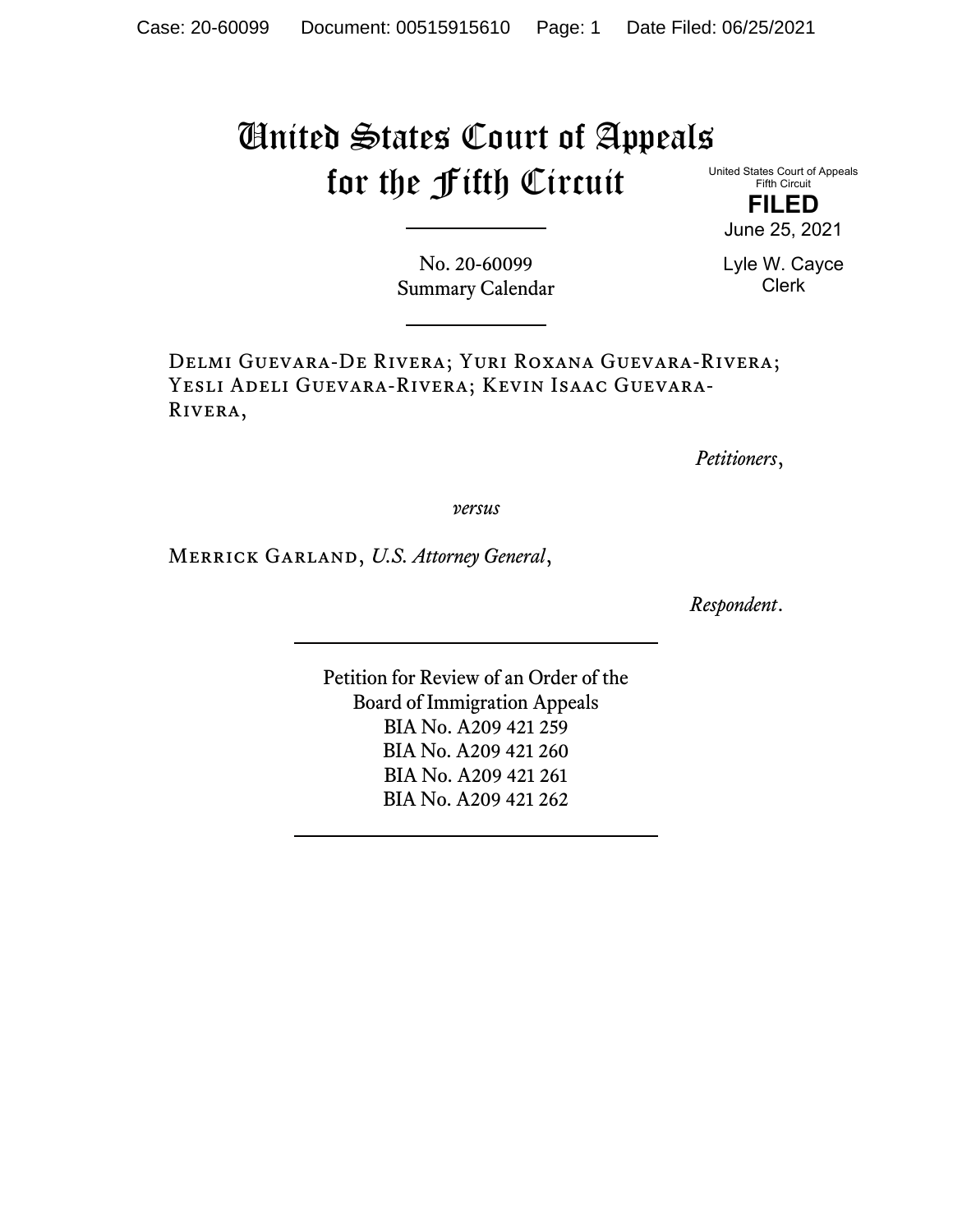No. 20-60099

Before Clement, Higginson, and Engelhardt, *Circuit Judges*. PER CURIAM:[\\*](#page-1-0)

Delmi Guevara-De Rivera and her three children, Yuri Roxana Guevara-Rivera, Yesli Adeli Guevara-Rivera, and Kevin Isaac Guevara-Rivera, petition for review of the decision of the Board of Immigration Appeals (BIA) dismissing their appeal from the immigration judge's denial of their applications for asylum and withholding of removal. The petitioners argue that the BIA erred in finding that they failed to show persecution on account of a protected ground and that the BIA committed reversible legal error by failing to fully analyze the issue of withholding of removal.

We review the BIA's decision and only consider the immigration judge's decision to the extent that it influenced the BIA's decision. *See Shaikh v. Holder*, 588 F.3d 861, 863 (5th Cir. 2009). The determination that an alien is not eligible for asylum or withholding of removal is reviewed under the substantial evidence standard. *Chen v. Gonzales*, 470 F.3d 1131, 1134 (5th Cir. 2006). Under that standard, a petitioner must show that "the evidence is so compelling that no reasonable factfinder could reach a contrary conclusion." *Id.*

According to the petitioners, the evidence established that gang members persecuted them due to the protected grounds of political opinion and membership in a particular social group (PSG), namely Salvadoran women, Salvadoran business owners, or family members of Guevara-De Rivera. The Government contends that the petitioners did not exhaust their nexus arguments regarding political opinion and the PSGs of Salvadoran women and Salvadoran business owners, but those arguments are exhausted because they were fairly presented to the BIA in the petitioners' brief or were

<span id="page-1-0"></span><sup>\*</sup> Pursuant to 5TH CIRCUIT RULE 47.5, the court has determined that this opinion should not be published and is not precedent except under the limited circumstances set forth in 5TH CIRCUIT RULE 47.5.4.